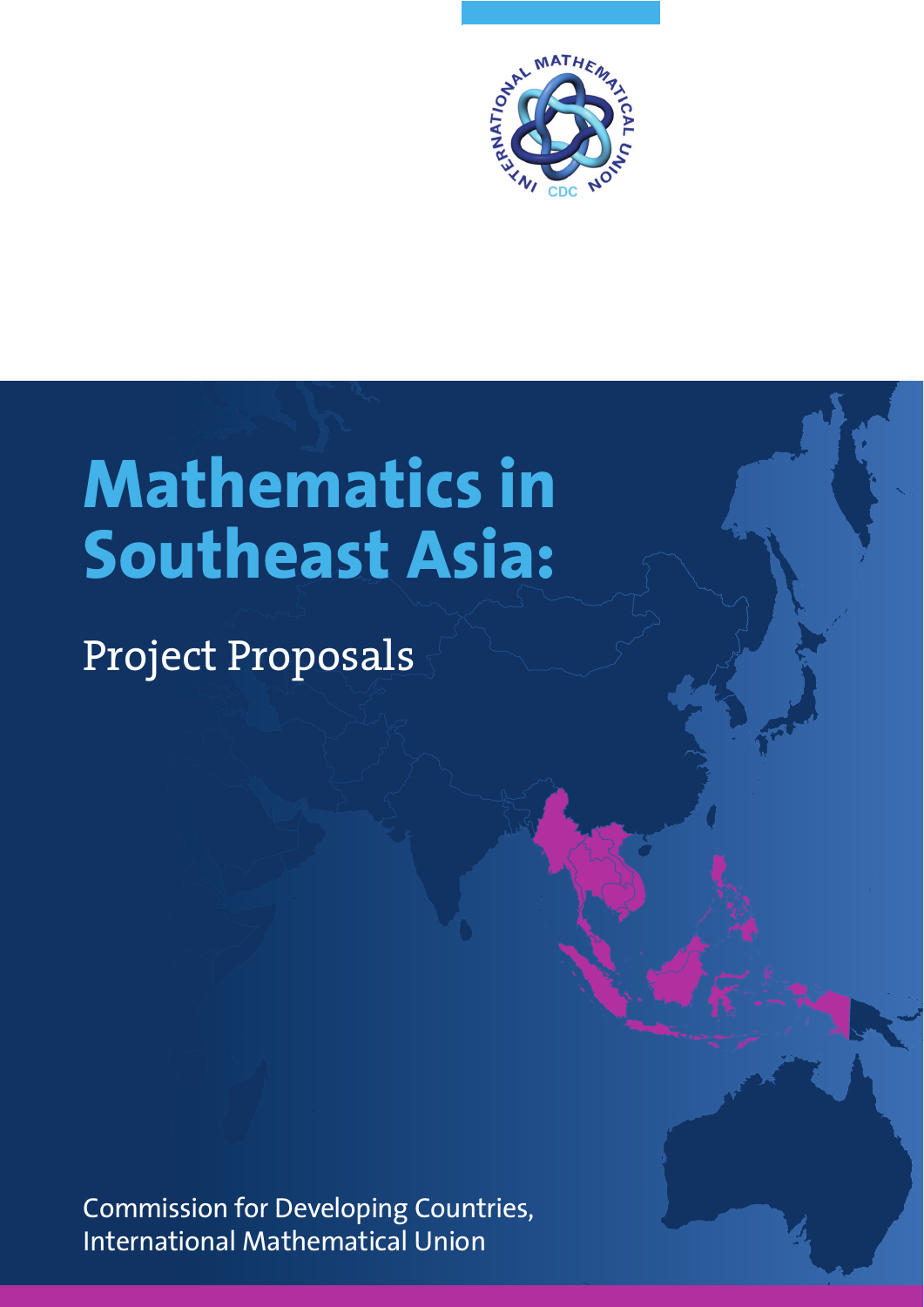# **Mathematics in Southeast Asia: Challenges and Opportunities**

# **Project Proposals**

# **Project Proposal 1 (Cambodia): Integration Technology in Mathematics Education in Cambodia**

Name of the project: Integration Technology in Mathematics Education in Cambodia

Main aim of the project: Foster mathematical development in Cambodia

Location of the project: (1) Khemarak University, (2) Royal University of Phnom Penh, (3) National Institute of Education

Target group: Student and Teacher of High School, Student and Lecturer University

Mathematical Field: Open to all fields, but start from Algebra, Geometry and Calculus.

Current funding (if any): not yet valuable

Necessary funding: 40.000 USD per year

Contact person: Dr. Chan Roath and Dr. Chhit Wornarith Position: Chair of the Mathematics Development Program email: [chan.roath@moeys.gov.kh](mailto:chan.roath@moeys.gov.kh) and wornnarith@gmail.com Phone number: +855 11 69 70 38 / +855 12 802 755 Institution and Address: Department of Mathematics, Khemarak University Street: Preah Sothearos Blvd., Phnom Penh Center, Block D, Khemarak University, City: Phnom Penh Zip Code: +855

# Description:

In the last 5 years, internet systems start to provide the service covering all location of Cambodia. Availabilities of students and teachers to use computers and smart phones to access internet website and web application give development for integration New Technology in teaching school materials (mathematic, physical, chemistry..).

Members of Mathematics Development Program in cooperation with Cambodian Mathematical Society has created a new project to adapt the technology into the high-school program. There are a lot of freeware program that teachers can uses for interactive learning with students. But the problems of the local teacher in Cambodia are the language barrier. Another problem is the financial, because of the need to to organize the training on using the new technology. Now most of teachers can use computer just for office purpose but not for solving or researching mathematical problems. The project plan divides into 3 steps:

1. Making documents in National Language (translating helpfiles, adding examples from didactic books, additional material from advanced teacher and students,…) 2. Organizing training for Teachers in a test region and following-up the process of integration. After correction program, using feedbacks from trainees and users, we can make minimum training program for secondary high-school teachers (3 last levels before completing high-school).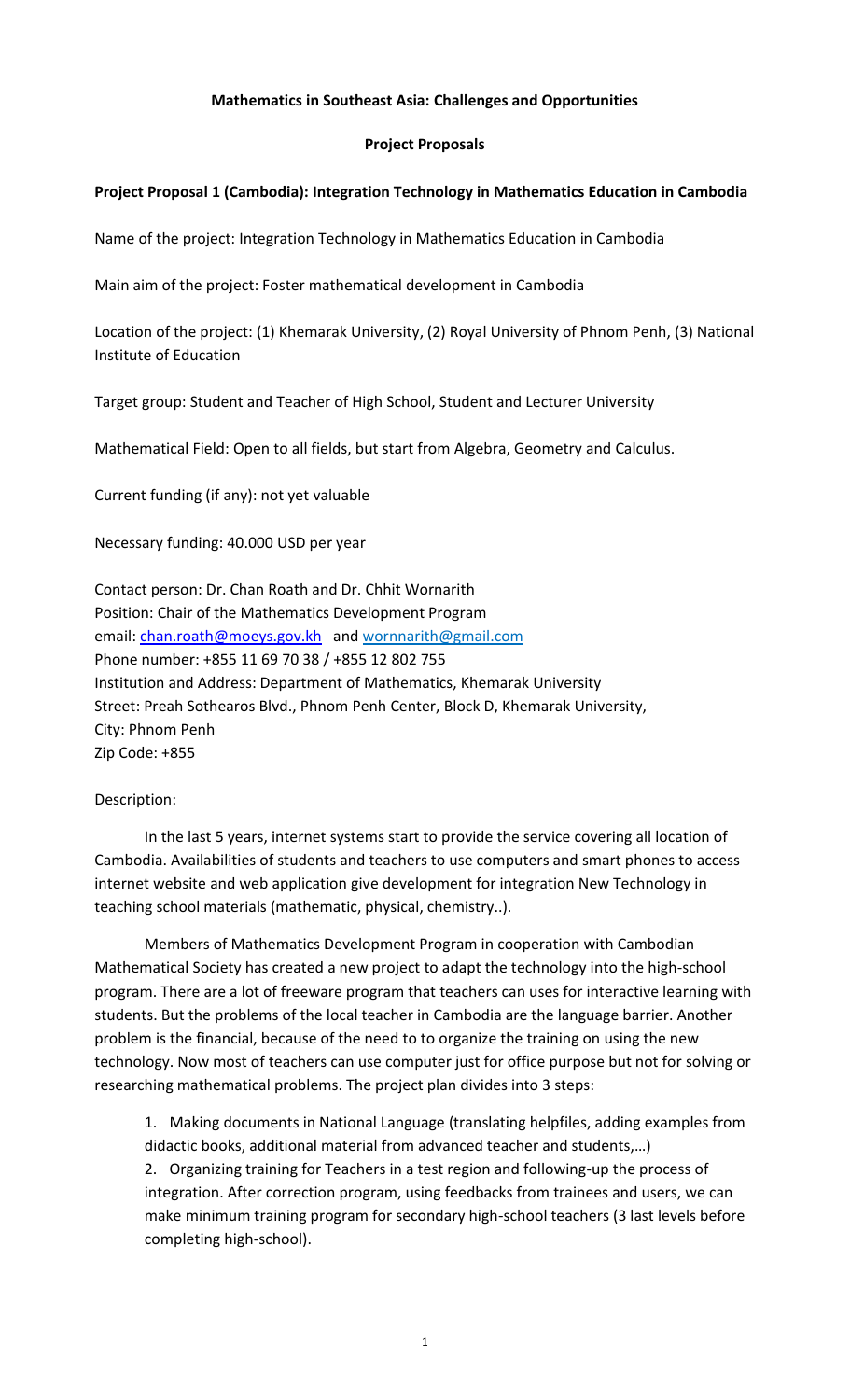3. Organize training for teachers (mathematics) in the whole country and making website that can help in solving problems using the technology in interactive learning and researching mathematics. Create group of specialists for giving special training and answering to the questions of the users.

Plan of the integration will take two years period from beginning of 2015 to the end 2016. The first year will cover points 1 and 2 of above mentioned. The third point needs to develop on the second year after successful completion of two first points.

We hope that the next generation of Cambodian teachers (mathematics) will be able to use IT in the learning process with students and that researchers can use the technology in their work. The long-term result anticipates that future students will be able to adapt the technology for their future lives and works.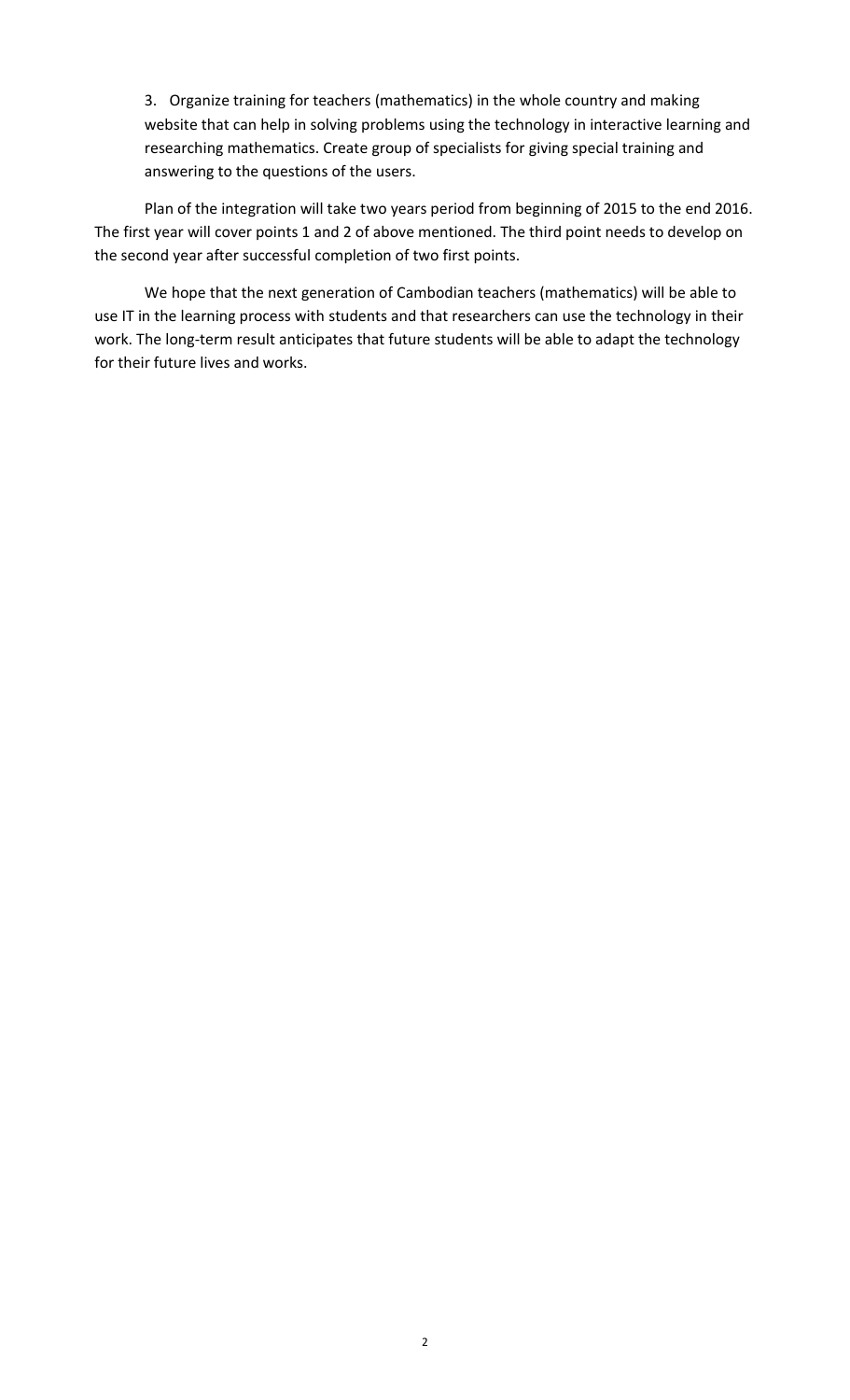**Project Proposal 2 (Indonesia): Improvement IndoMS member on Publication: Challenges and Opportunities**

Name of the project: **Improvement IndoMS member on Publication: Challenges and Opportunities**

Main aim of the project:

**This activity is intended to improve the quality of IndoMS members in the area of research collaboration, publication through a well-organized configuration of seminars, and conferences at the national or international level**

Location of the project:

1. National Conference on Mathematics Education Year 2015 at University of Gorontalo-Sulawesi-Indonesia

2. South East Asian Mathematical Society-Gadjah Mada University , International Conference on Mathematics and Its Applications,year 2015 at UGM Yogyakarta-Indonesia

3. Asian Mathematical Conference (AMC) at year 2016, it is planning to be held at Bali-Indonesia

4. Collaboration on seminar with Indonesian Combinatorics Society (InaComb)

Target group: **Member of IndoMS**

Mathematical Field: **8 Research Group Teams of IndoMS**

Current funding (if any): **The funding is applied to CDC IMU for year 2014-2016**

Necessary funding: **Financial support for accomodation of invited speakers and research participants If possible also for airfare ticket.**

Contact person: (Prof.Dr. Budi Nurani Ruchjana Position: President of IndoMS email: [budinr@unpad.ac.id,](mailto:budinr@unpad.ac.id) Phone number: +6281320937740 Institution and Address: (Mathematics Department , University of Padjadjaran Street Jl. Raya Bandung Sumedang Km. 21 Jatinangor Sumedang 45363-West Java-Indonesia)

Description:

**IndoMS** (**Indo**nesian **M**athematical **S**ociety) or formerly known as "*Himpunan Matematika Indonesia*" is a forum for mathematicians and the users of mathematics as well as people who have interest in enhancing mathematics in Indonesia. The Society is a scientific, non-profit, nongovernmental and professional organization. It was established on July 15,1976 in Bandung, West Java. In 2013 IndoMS has more than 1.300 active members consisting of university lecturer on mathematics, statistics , mathematics education and computer sciences researchers from 33 provinces in Indonesia and mathematics educator from elementary, junior and senior high schools. The objectives of IndoMS are:

a. to enhance and extend mathematical knowledge,

- b. to enhance and extend education in the mathematical sciences, and
- c. to increase the role of mathematics in Indonesia.
	- To achieve these objectives, IndoMS has activities such as:
- a. hold meetings for the purpose of hearing and discussing communications from members of the Society and others on mathematical subjects as well as mathematical education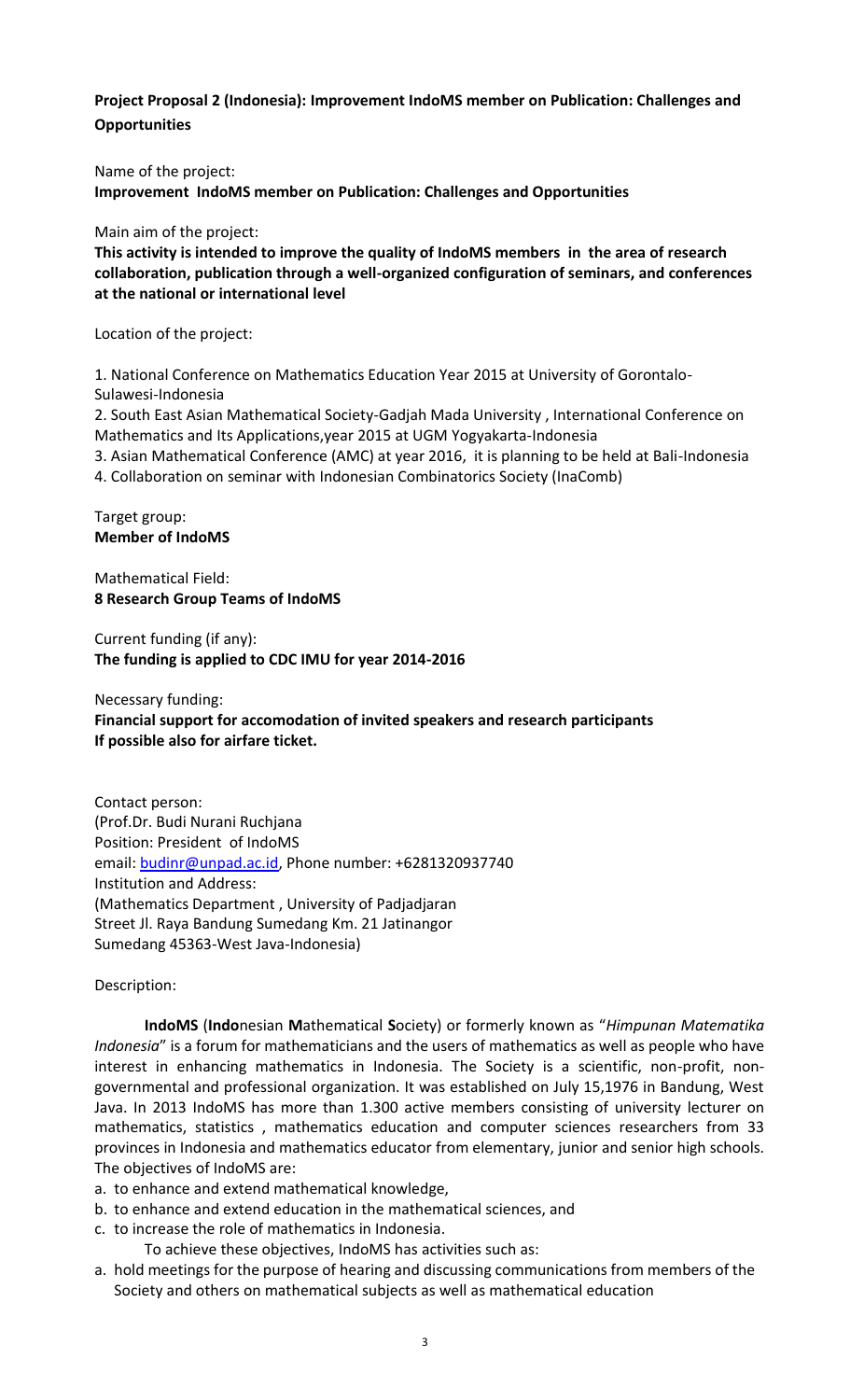- b. publish such communications on mathematical subjects as a means of providing information and knowledge for members as well as the public through 4 journal that we publish (Journal of the Indonesian Mathematical Society/JIMS, IndoMS Journal on Mathematics Education/JME, IndoMS Journal on Statistics/JStats and IndoMS Journal on Industrial and Applied Mathematics/JIAM)
- c. improve the competences of members of the Society through education and training
- d. promote mathematics and its application to the public in supporting the national development in Indonesia
- e. build mathematical cooperation with other mathematical societies around the world
- f. receive donation in order to support activities of the Society
- g. conduct other related activities according to the mission of the organization.

The composition field research result based on IndoMS survey of mathematical research in Indonesia in year 2009 are following:

- 1. Statistics (21%)
- 2. Mathematics Education (18%)
- 3. Applied Mathematics (17%)
- 4. Analysis and Geometry (11%)
- 5. Computational Science (11%)
- 6. Mathematical Finance (5%)
- 7. Graph and Combinatorics (4%)
- 8. System and Control Theory (3%)

IndoMS is very active to do several mathematical events such as conference, seminar, exchange lecturer and collaboration with other association from Indonesia and aboard, for example IndoMS has a collaboration with South East Asian Mathematical Society (SEAMS), European Women in Mathematics (EWM), International Mathematics Union (IMU) and many of mathematical society in the world. Starting in 2009 IndoMS organized **IICMA2009 I**ndoMS **I**nternational **C**onference on **M**athematics and its **A**pplications 2009 funded by Higher Education of Ministry of Education and Culture. From 2009-2011 JIMS also has funded by Higher Education to be an international journal on mathematics.

The activities of IndoMS for year 2013-2016 as following:

- a. IndoMS has obtained the similar grant to organize the 2nd IICMA 2013 at Department of Mathematics-University Gadjah Mada-Yogyakarta and we also got funding to organize a workshop of curriculum for undergraduate program in Indonesia, including study program of mathematics, mathematics education, statistics and computer sciences.
- b. In year 2013 IndoMS apply the grant of CRDF Global Professional Skill Program to increase capabilities and qualities of IndoMS members, specially in writing paper for international journal of research proposal in 8 group areas of field of research such as above illustration.
- c. IndoMS also be a member of SEAMS and a new Asia Mathematical Society (AMS), so some activities of IndoMS also follow the activities of SEAMS and AMS. For example for 2013 we will follow SEAMS Council meeting at Ho Chi Minh-Vietnam

For year 2014-2016, IndoMS will has several meeting and we need a financial supporting from CDC IMU. The activities are:

- a. In year 2014 we will organize a National Conference on Mathematics and IndoMS Conngress at ITS-Indonesia and we will follow an International Mathematics Conference at Seoul-Korea
- b. In year 2015 we will organize a National Conference on Mathematics Education at Gorontalo-Indonesia
- c. Year 2015 we will organize a South East Asia Mathematical Society-Gadjah Mada University (SEAMS-GMU) International Conference on Mathematics and Its Applaications at Department of Mathematics UGM-Yogyakarta-Indonesia
- d. In the year 2016 IndoMS we will prepare to organize Asian Mathematical Conference (AMC) at Bali-Indonesia.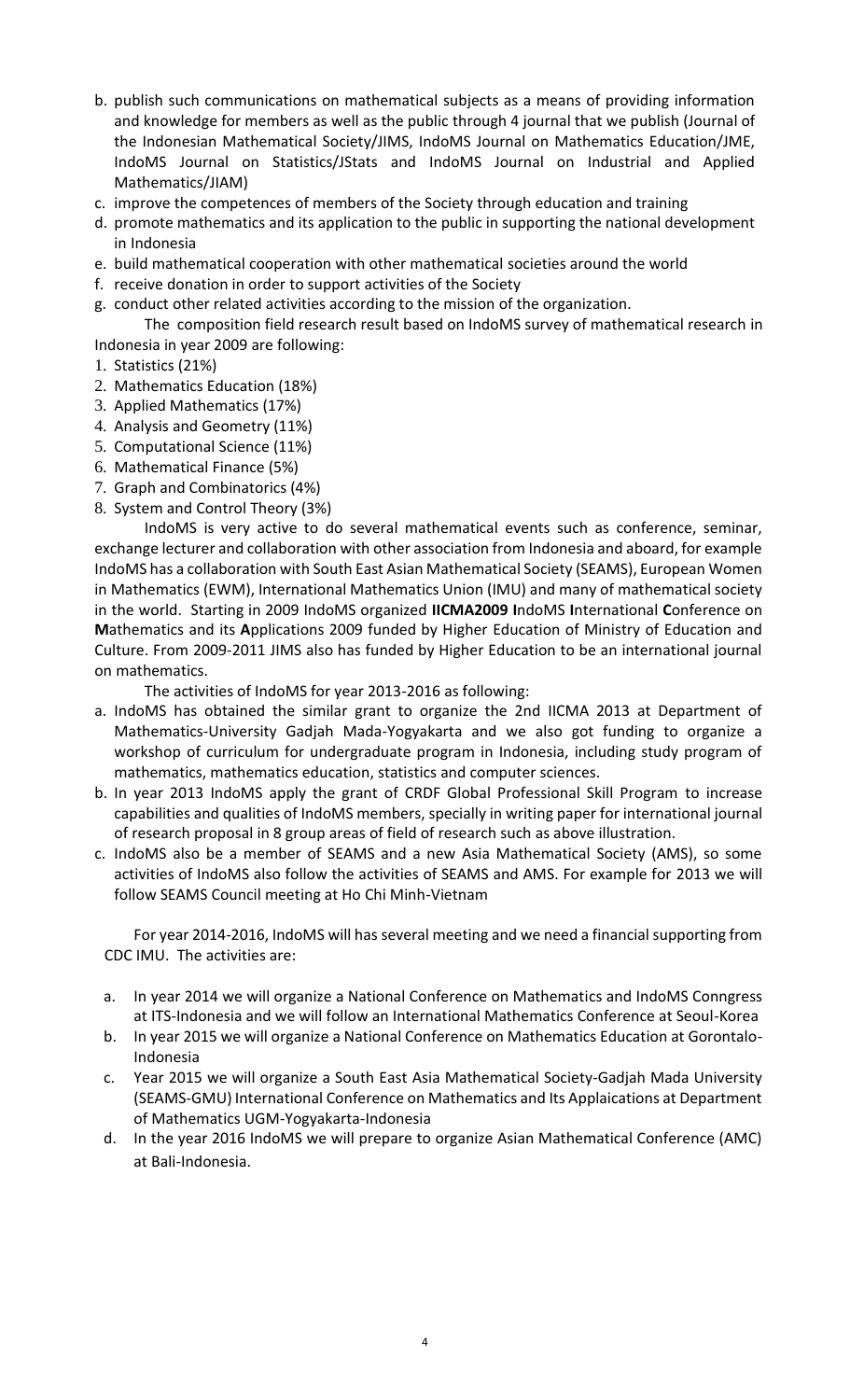## **Project Proposal 3 (Malaysia): Malaysian Mathematics Outreach Initiative**

Name of the project: **Malaysian Mathematics Outreach Initiative**

Main aim of the project: Motivate and inspire the Malaysian school children about the nature of mathematics

Location of the project:

Universiti Kebangsaan Malaysia, Universiti Teknologi Mara, Universiti Malaya (these 3 universities to cover the central part of Malaysia), Universiti Teknologi Malaysia (to cover the southern region), Universiti Sains Malaysia (the northern region) and Universiti Malaysia Terengganu (Eastern region)

Target group: School children/School teachers

Mathematical Field: General mathematics

Current funding (if any): Nil – we use to get funding from the our main Telecommunication Company but this stopped about 4 years ago.

Necessary funding: 6.000 Euro per year

Contact person: Professor Dr Mohd Salmi Md Noorani Position: Deputy Dean (Postgraduate and International Affairs) email: msn@ukm.my Phone number: +603-89215433 Institution and Address: School of Mathematical Sciences Faculty of Science and Technology Universiti Kebangsaan Malaysia Bangi,Selangor 43600 Malaysia

Description:

This initiative was started by a yearly grant from Malaysia's main telecom company about 7 years ago and it ran for about 3 years before it stopped since the company changed its focused and concentrated on other educational issues. During these 3 years, the team consisting of academics from the aforementioned universities have ran outreach programs focusing on school children in the form of maths camp and teaching & learning workshops for school teachers. The main objectives are to motivate and inspire the young minds of Malaysia what mathematics is all about. In a country where the education is so exam-oriented – most of the teachers' task is to obtain 'A' grades in the respective exam - and parrot-fashion learning is somewhat a norm, it is important for us to educate these young children that there is more to mathematics than memorizing formulas and doing drill exercises. It is no secret that this scenario has in a way spoiled the true image of mathematics in the eyes of these young children. We have designed the content of the camp to include hands-on activities to bring home the creative aspect of mathematics, talks about the nature of mathematics, small modelling projects etc. We even have a math-oriented treasure hunt activity and math song-and-dance event. For a reading of our experience in conducting these camps, see *Exposing the Fun Side of Mathematics via Mathematics Camp, Procedia – Social and Behavioural Sciences, Vol. 8, 2010, pgs 338-343*. We very much hoped that this exposure will change the student's perception of mathematics into a more positive one.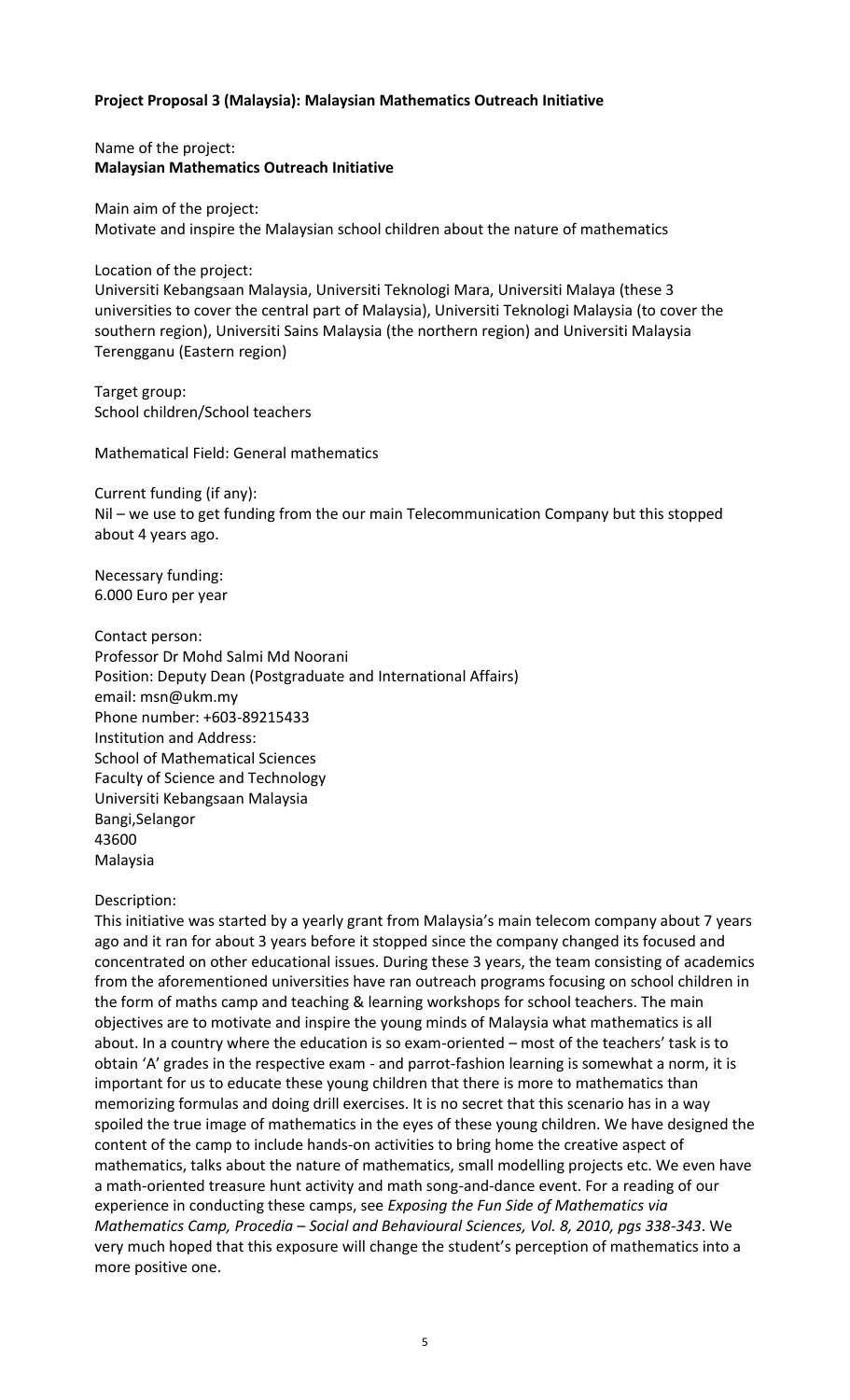We are proud to say that from our experience with the school children that this is indeed the case. The children now realize that mathematics is everywhere – a behind-the-scene science – and its applicability is not restricted to unrealistic text book exercises. Indeed, the children now have a completely new perspective about mathematics. We believe this in turn will no doubt encourage more participation of Malaysia's best young minds to venture into mathematical science related areas. As to the teaching and learning workshops, our aim is to expose to the teachers as to what's new in mathematics nowadays. This could be in the form of new methods of teaching via ICT. Also new mathematics that is a hot area of research is also exposed to the teachers. Problematic areas of school mathematics are discussed so that the best mode of teaching is agreed upon. Moreover materials from the aforementioned maths camp are also exposed to them in a train-the-trainer fashion. Even though the teachers have attested that they have learned a lot from these workshops, it is in general difficult for them to further pursue these ideas at their respective schools since activities of this nature are not in the school's list of top priorities. Thus it is pertinent that we continue these camps and workshops.

The requested funding will allow us to conduct at least 4 activities per year (at a cost of about 1.500 Euro per camp/workshop) where each region will conduct its own activity. Each activity is over a 3 days/2 nights period and the bulk of the money will cover the children's subsistence cost (which is not paid for by their respective schools) during this period. On average there are about 80 children per activity. We usually target schools from rural areas since urban schools are normally better off in the form of resources. Workshop for teachers is normally conducted concurrently. To save cost, graduate students are roped in to be facilitators during these camps. On a last note, we hope this funding will also allow us to finish the maths camp modules which were initiated during the period of the previous sponsor. We sincerely hope that these modules will enable teachers and educators alike to conduct camps and workshops just by using these modules.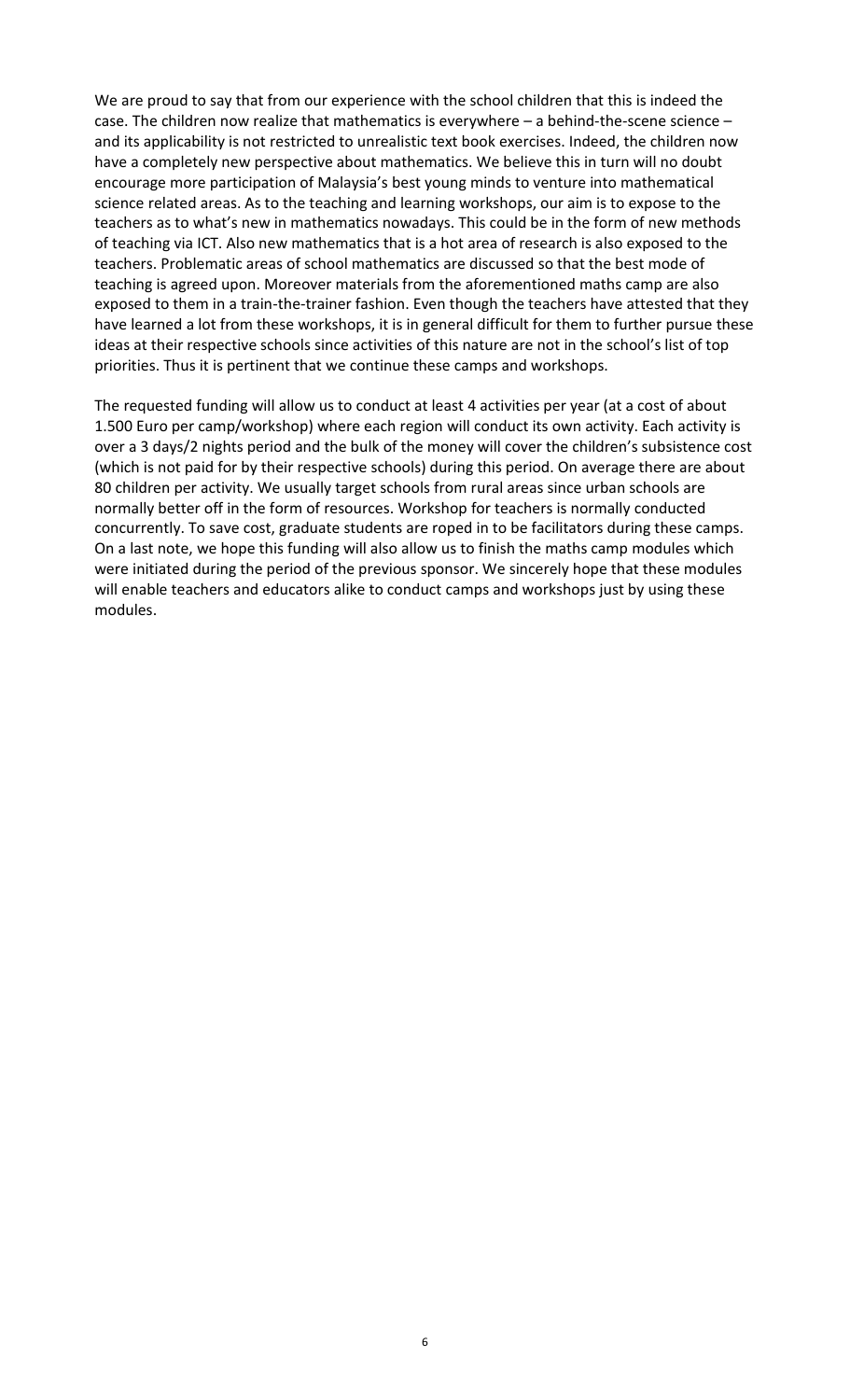**Project Proposal 4 (The Philippines): Capacity-building for calculus teachers in the new senior high school curriculum** 

# **PHILIPPINES PROJECT PROPOSAL 1**

| <b>PROJECT NAME:</b> | Capacity-building for calculus teachers in the new senior high school |
|----------------------|-----------------------------------------------------------------------|
|                      | curriculum                                                            |

PROJECT AIM: The proposed project aims to help address the massive need for competent calculus teachers in the country, due to the introduction of calculus in the new senior high school curriculum, through the conduct of intensive teacher-training programs in selected regions of the Philippines.

LOCATION OF THE PROJECT: Selected regions in the Philippines

TARGET GROUP: In-service teachers of selected public high schools who will be identified as potential calculus teachers

MATHEMATICAL FIELD: Mathematics Education

CURRENT FUNDING: None at the moment.

NECESSARY FUNDING: Euro 10,000 for the conduct of one 10-day training program with 40 participants each. The initial target is to conduct at least five programs in the poorer regions in the Philippines (in Visayas and Mindanao). The number of participants and programs may be increased with the availability of additional funds.

CONTACT PERSON: Dr. Jose Maria P. Balmaceda

POSITION: Chair, Technical Committee for Mathematics, Commission on Higher Education and Professor of Mathematics

INSTITUTION AND ADDRESS: Institute of Mathematics, University of the Philippines Diliman. Email: joey@math.upd.edu.ph, jose.balmaceda@gmail.com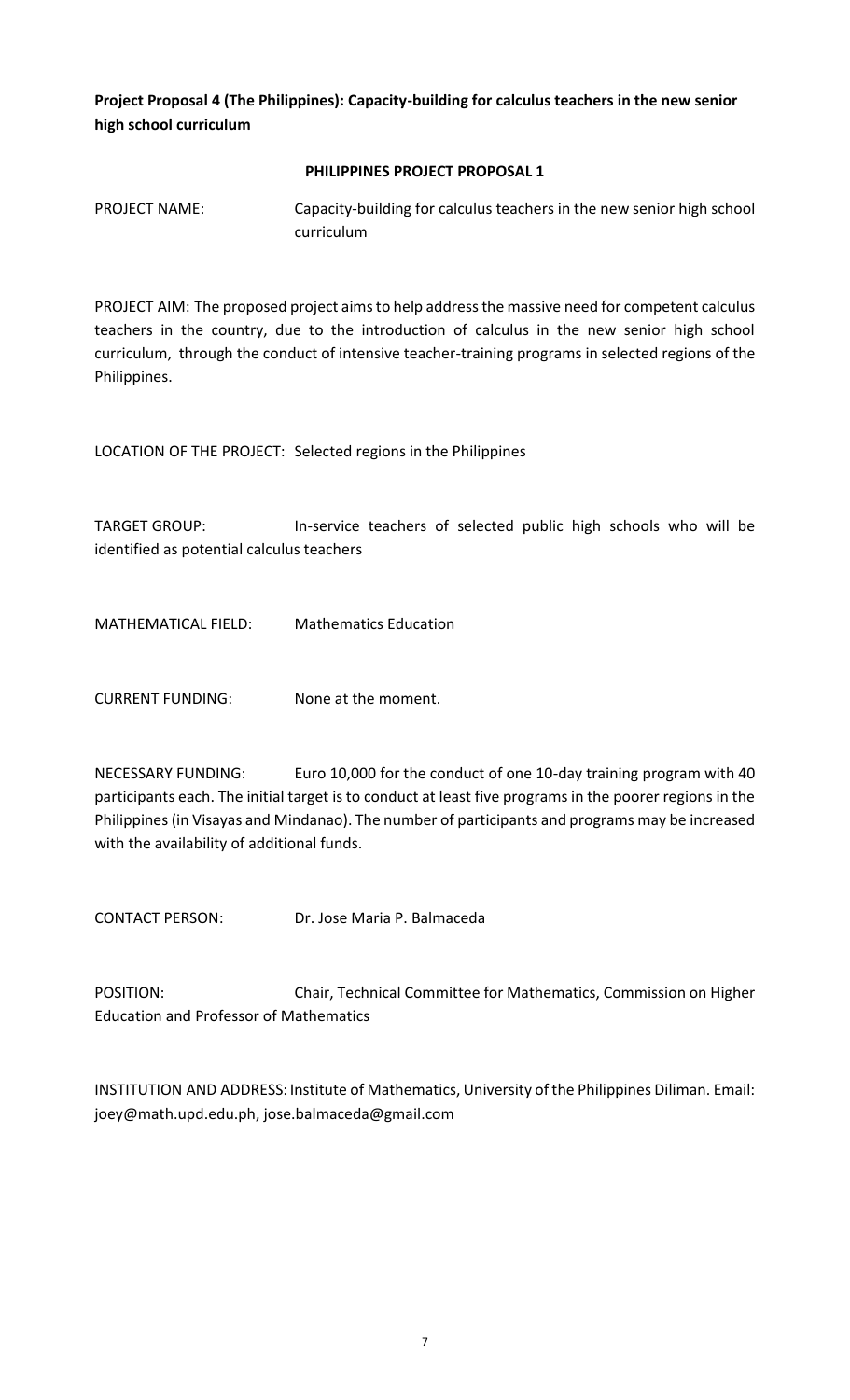In 2013, the Philippine Congress passed a law prescribing two additional years to basic education (Grades 11 and 12). By 2018, all high school graduates in the country would have completed Kindergarten, 6 years of primary education, 4 years of Junior High School, and 2 years of Senior High School. Grade 11 will be introduced in school year 2016-2017 and Grade 12, in 2017-2018. The new senior high school curriculum includes at least one year of instruction in calculus. Currently, calculus is not part of the basic education curriculum, but is offered only in a small number of select science-oriented public high schools or elite private high schools. One of the biggest challenges in implementing the new senior high school curriculum is the need for competent calculus teachers.

The training program will cover a period of 10 days. Trainers will be provided by the Mathematical Society of the Philippines and the Technical Committee for Mathematics of the Commission of Higher Education, to be comprised by experienced calculus teachers paired with master high school teachers. The selection of regions and participants will be coordinated with the Department of Edcation

References: http://www.gov.ph/k-12/ and http://www.deped.gov.ph/index.php/resources/factsfigures and http://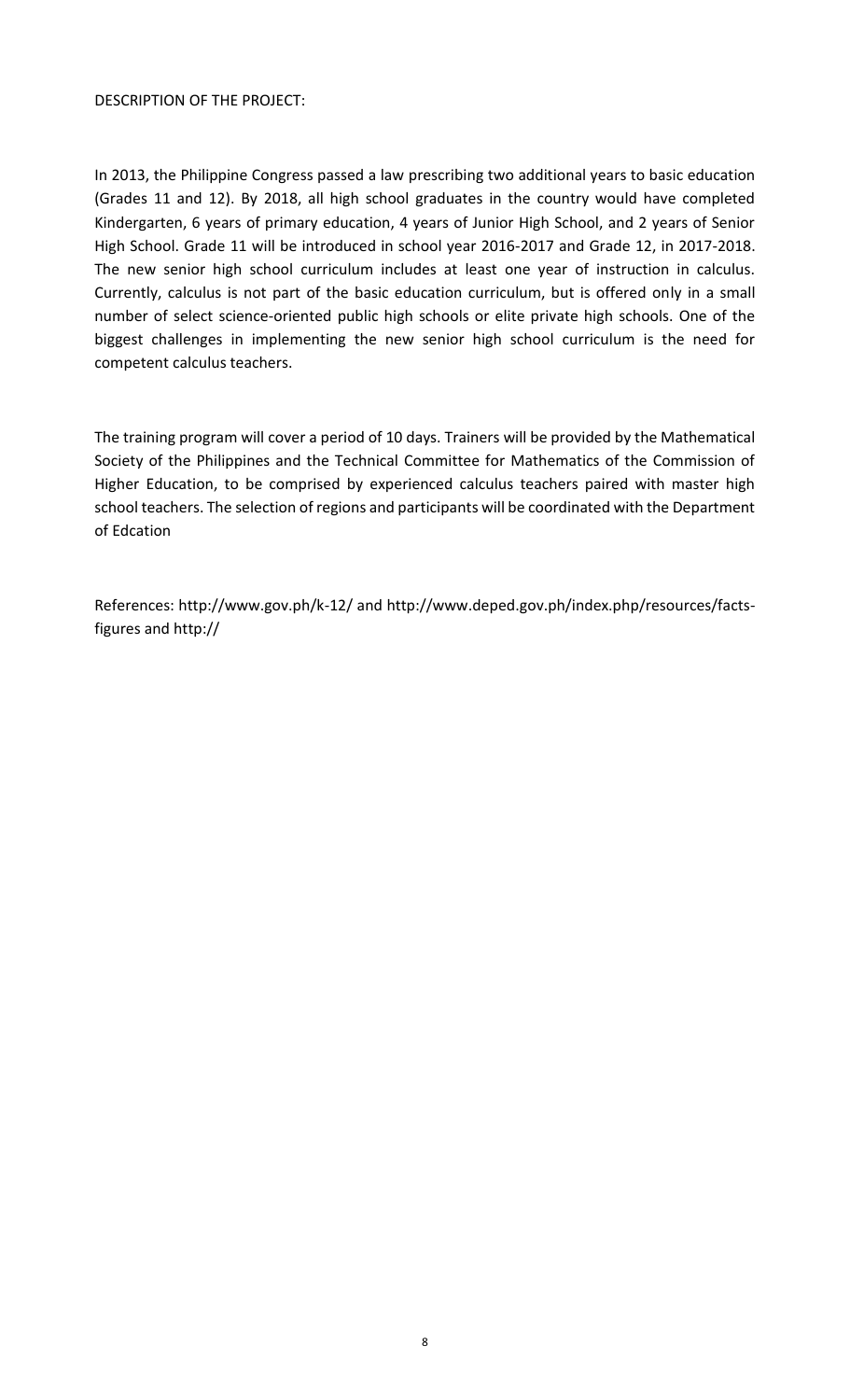**Project Proposal 5 (The Philippines): 2015 SEAMS-Philippines School on Group Theory, Discrete Geometry, and Linear Algebra**

# **PHILIPPINES PROJECT PROPOSAL 2**

| <b>PROJECT NAME:</b> | 2015 SEAMS-Philippines School on Group Theory, Discrete Geometry |
|----------------------|------------------------------------------------------------------|
|                      | and Linear Algebra                                               |

PROJECT AIMS: To strengthen the mathematical foundations of master's level graduate students and advanced undergraduates by providing an accessible introduction to special topics in mathematics that will encourage them to pursue higher studies in mathematics and to do research.

LOCATION OF THE PROJECT: Institute of Mathematics, University of the Philippines, Diliman

TARGET GROUP: Master's level students and advanced undergraduate students from Cambodia, Laos, Myanmar, Brunei, and underdeveloped provinces of Philippines, Indonesia and Thailand.

| <b>MATHEMATICAL FIELD:</b> | Group Theory, Discrete Geometry and Linear Algebra |
|----------------------------|----------------------------------------------------|
| <b>CURRENT FUNDING:</b>    | None at the moment.                                |

- NECESSARY FUNDING: Euro 15,000 to cover travel and living expenses of participants
- CONTACT PERSON: Dr. Jose Maria P. Balmaceda
- POSITION: Chair, Technical Committee for Mathematics, Commission on Higher Education, and Professor

INSTITUTION AND ADDRESS: Institute of Mathematics, University of the Philippines Diliman. Email: joey@math.upd.edu.ph, jose.balmaceda@gmail.com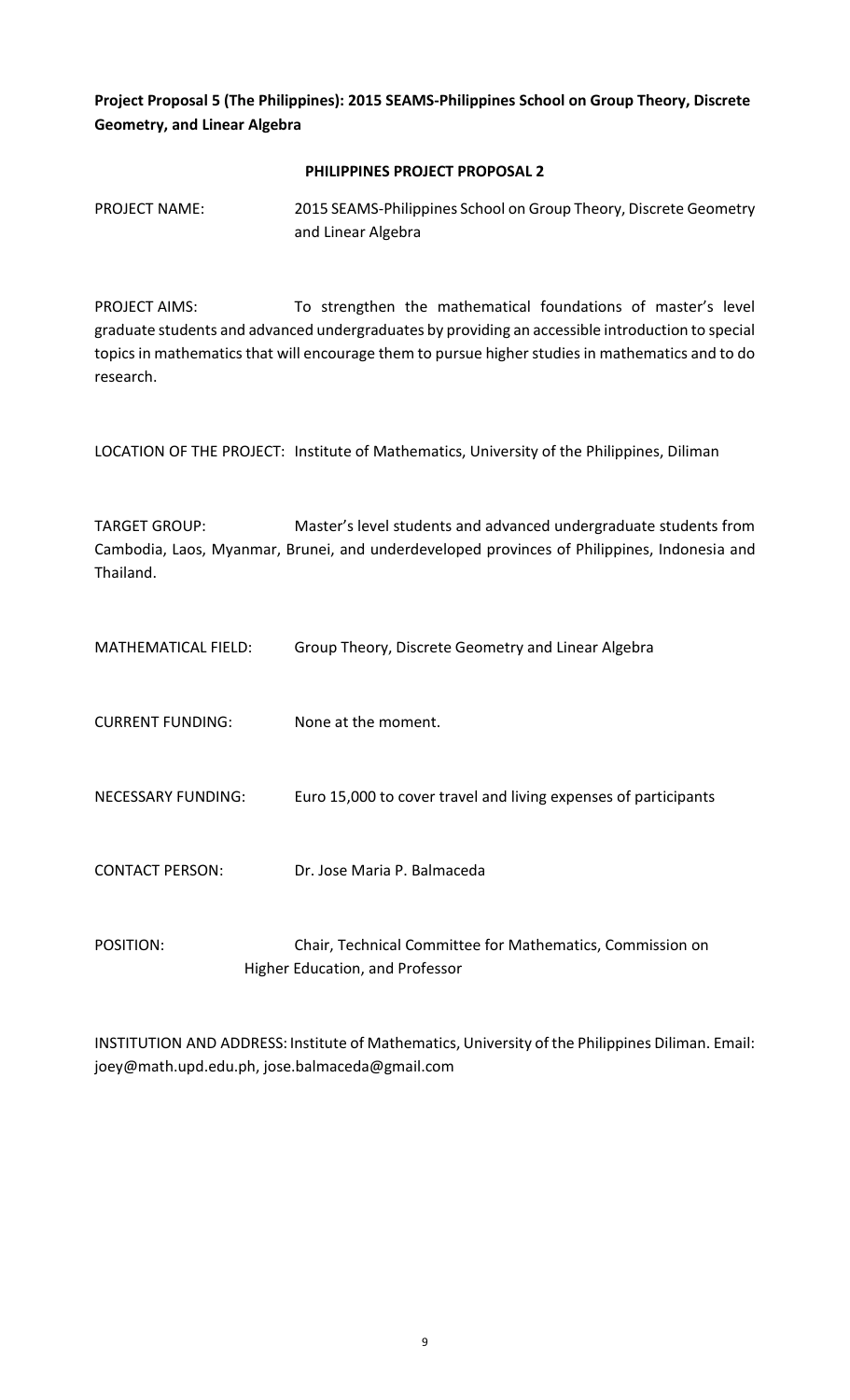#### DESCRIPTION OF THE PROJECT:

The proposed school will be part of the SEAMS (Southeast Asian Mathematical Society) Schools. The first SEAMS School was conducted in 2011 in Manila, and subsequently in Hanoi and Bandung. The SEAMS School is inspired by the successful EMALCA Schools of UMALCA (Latin America and Caribbean Mathematical Union). The school consists of a ten-day program of intensive lectures and problem solving sessions on selected topics in group theory, discrete geometry and linear algebra. The specific topics will be aligned with the scientific programme of the SEAMS Schools. The target participants will be master's level students and advanced undergraduate students from underdeveloped regions in Southeast Asia with little or no access to advanced mathematical education and research. The lecturers will be experienced professors and researchers from the Institute of Mathematics, UP Diliman and other leading Philippine universities. One or two lecturers may be invited from universities outside the Philippines. The expected number of participants is 40.

References: http://www.seams-math.org, http://www.math.upd.edu.ph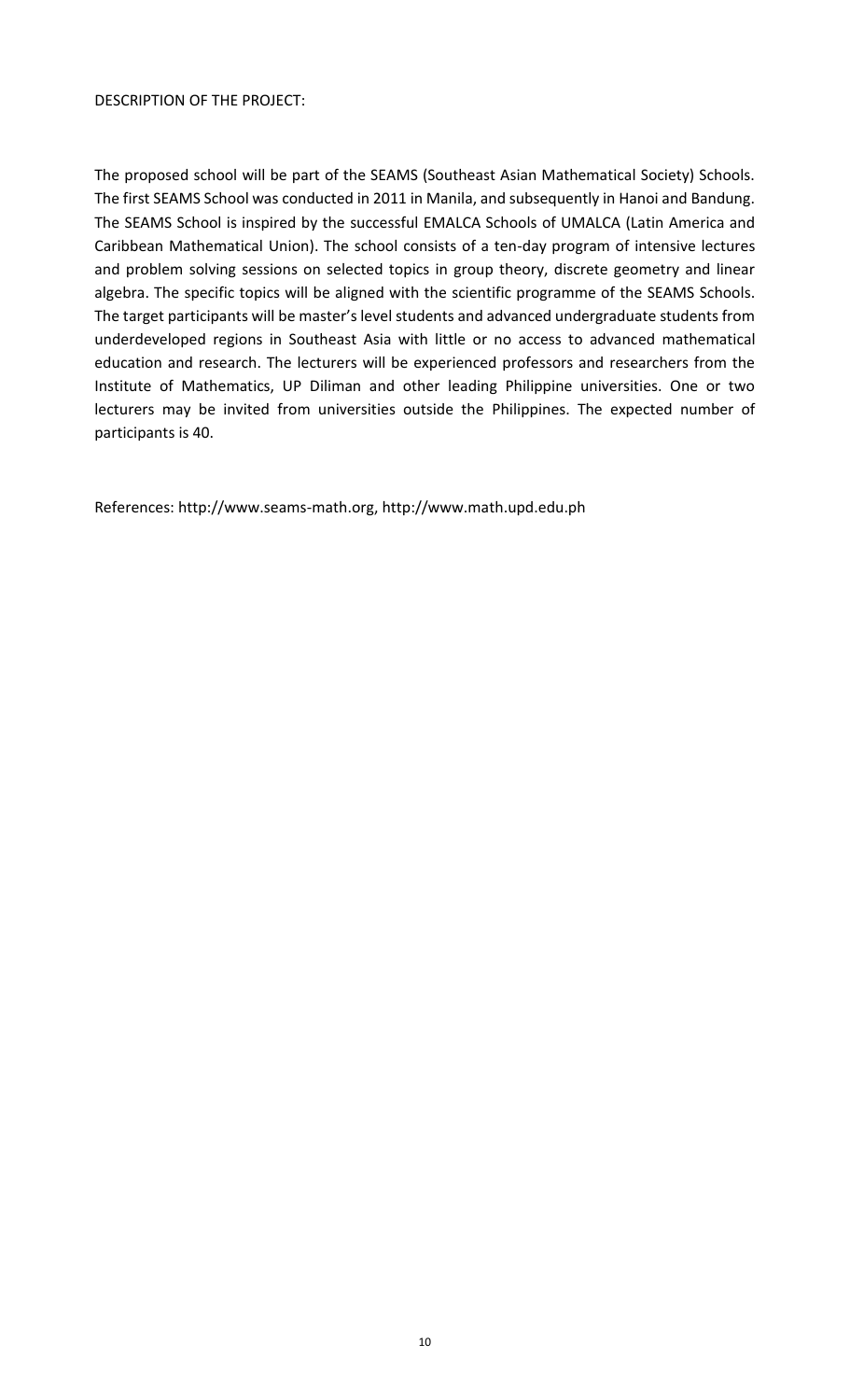# **Project Proposal 6 (Singapore): Asian Research School in Discrete Mathematics**

Proposal from Singapore

*Name of the project:*  **Asian Research School in Discrete Mathematics –** This is not an existing project, But the proposed name for one that can happen if funding is available

*Main aim of the project:* Foster development of discrete mathematics in Asia, particularly Southeast Asia

*Location of the project:* Universities in Southeast Asia, But Singapore Mathematical Society Would be happy to serve as the initial contact point

*Target group:* Graduate students and young mathematical scientists in Asia, particularly Southeast Asia, working in discrete mathematics

*Mathematical Field:* Discrete Mathematics

*Current funding (if any):*  None – Not an existing project

*Necessary funding:* 30,000 USD per year (preferably for 5 years)

*Contact person:* Prof LING San *Position:* President, Singapore Mathematical Society *email:* lingsan@ntu.edu.sg *Phone number:* +65 6592 7526 *Institution and Address:* College of Science Nanyang Technological University 60 Nanyang Drive SBS--‐01s--‐45 Singapore 637551 Republic of Singapore

#### *Description:*

This is a proposal for a new program to be implemented if funding can be secured. Ideally it should be owned collectively by the mathematical community in Southeast Asia, but the Singapore Mathematical Society would be happy to serve as the initial point of contact and even run the project in the initial years.

The main intention of the project is to run a two---week intensive research school annually, to be conducted by international experts, on selected topics in discrete mathematics. The targeted participants are graduate students and young mathematical scientists in Asia, particularly Southeast Asia. The reason for the choice to focus on discrete mathematics, rather than including various other branches of mathematics, is two--‐fold:

1. Asia, and particularly Southeast Asia, already has a sizeable presence of researchers and graduate students in different subareas of discrete mathematics, so such a project will provide sustained assistance to a large group of mathematical scientists, and can potentially lead to the emergence of an area of excellence for the region, within a relatively shorter timeline. 2. Discrete mathematics is quite broad, including topics such as: graph theory, combinatorics, cryptography, coding theory, and most of these areas are already represented in the region.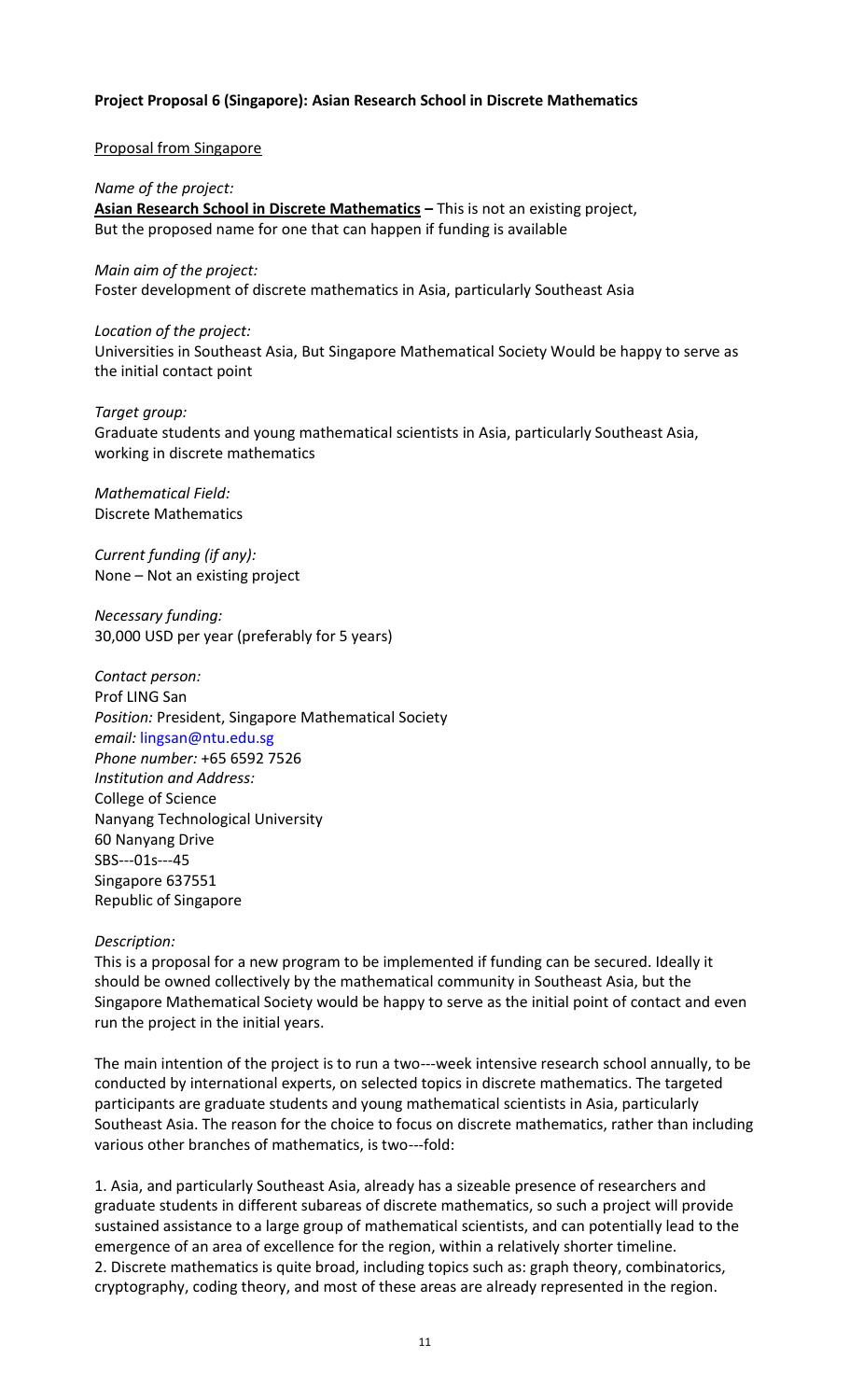Many branches of discrete mathematics have close connections with 'application'---fields such as information technology and communication. Excellence in these branches of discrete mathematics is likely to translate into further capabilities in areas of economic or social benefits – something that can be appreciated by governments and communities. This can in turn translate into new support for the development of mathematical sciences and mathematics education.

The intention is to bring together about 20--‐25 graduate students and young researchers annually, not just from Southeast Asia but also, say, up to 30% from other selected regions in Asia, such as China and India, for an intensive course that can help bridge the gap between a general graduate education in discrete mathematics and what is needed for research in modern problems in the field. The inclusion of participants from outside Southeast Asia will add to the diversity of the group and help broaden the participants' network, while outheast Asians remain the main group of beneficiaries of the project.

Ideally, the research school should be held at locations where the costs are low, the number of local participants is significant, and which are easily accessible to foreign participants. This will, however, require discussion among the members of the community in the region. If need be, Singapore is prepared to host the inaugural school should funding be available, but cost can be a drawback.

Funding for a project of this nature (education, for a region and in an area of specialization, on a sustained basis) is hard to come by in Southeast Asia. There have indeed been ad hoc funding opportunities for research schools, but the ad hoc nature means that such schools can only be planned as one---off events and not an annual one with the long---term objective of creating a defined area of excellence within the region. Other funding mechanisms (e.g., most agencies in Singapore) tend to focus on research and do not necessarily support educational activities. Funding that can sustain a 5--‐year plan for this project would make it feasible for it to be launched.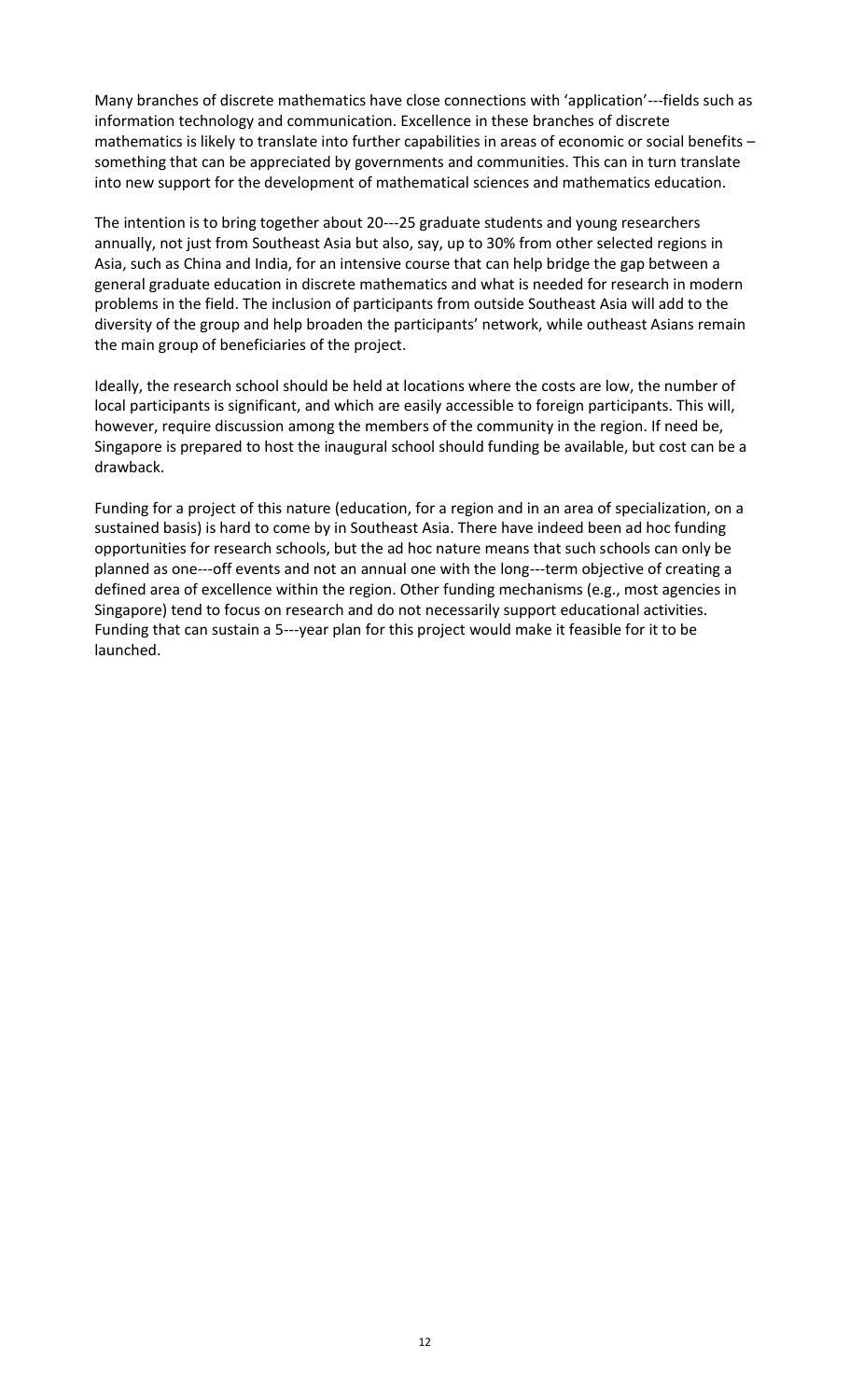# **Project Proposal 7 (Thailand): Indochina Mathematical Science Initiative, IMSI**

#### **Project Proposal for CDC**

Name of the project: **Indochina Mathematical Science Initiative, IMSI**

Main aim of the project:

Foster mathematical development in countries in the Indochina subregion

Location of the project:

Centre of Excellence in Mathematics (CEM), Post Graduate Education and Research Development Office (PERDO), Commission on Higher Education, Ministry of Education, Thailand, consisting of 19 member universities led by Mahidol University.

Target group: Graduate schools for PhD Students

Mathematical Field: Open to all fields of Mathematical Science, including Mathematical Statistics

Current funding: None

Necessary funding: 100,000 Euro per year

Contact person:

Prof. YongwimonLenbury Position: Director of the Centre of Excellence in Mathematics, Commission on Higher Education, Ministry of Education email: scylb@yahoo.com Phone number: 662 201 5340 Institution and Address: Department of Mathematics, Faculty of Science, Mahidol University Street: Rama 6 Rd. City: Bangkok, Thailand Zip Code: 10400

# Description:

Postgraduate study and research in mathematics in some countries in the Indochina region are lagging far behind many neighboring countries in Asia, not to mention the rest of the world. It is imperative that this situation is remedied in order that regional stability, both politically and economically, may be maintained.

The Indochina Mathematical Science Initiative (IMSI) aims at promoting and developing post graduate education and research in mathematical science among countries in the Indochina subregion; namely,

- 1. Laos
- 2. Burma
- 3. Cambodia
- 4. Thailand, and
- 5. Vietnam.

IMSI, proposed by the Centre of Excellence in Mathematics (CEM), Thailand,is to provide support for activities involving collaboration and academic exchange in mathematics research and post graduate education,as well as organization of trainings, workshops, or conferences by universities or mathematics centers in the Indochina subregion. This also includesscholarships for graduate students from countries in the Indochina region who are doing PhD work in Mathematical Science at member universities of CEM in which graduate studies are carried out in English. Support is provided for visiting lectureships or experts in order to enhance the existing strength of postgraduate programs in the subregion.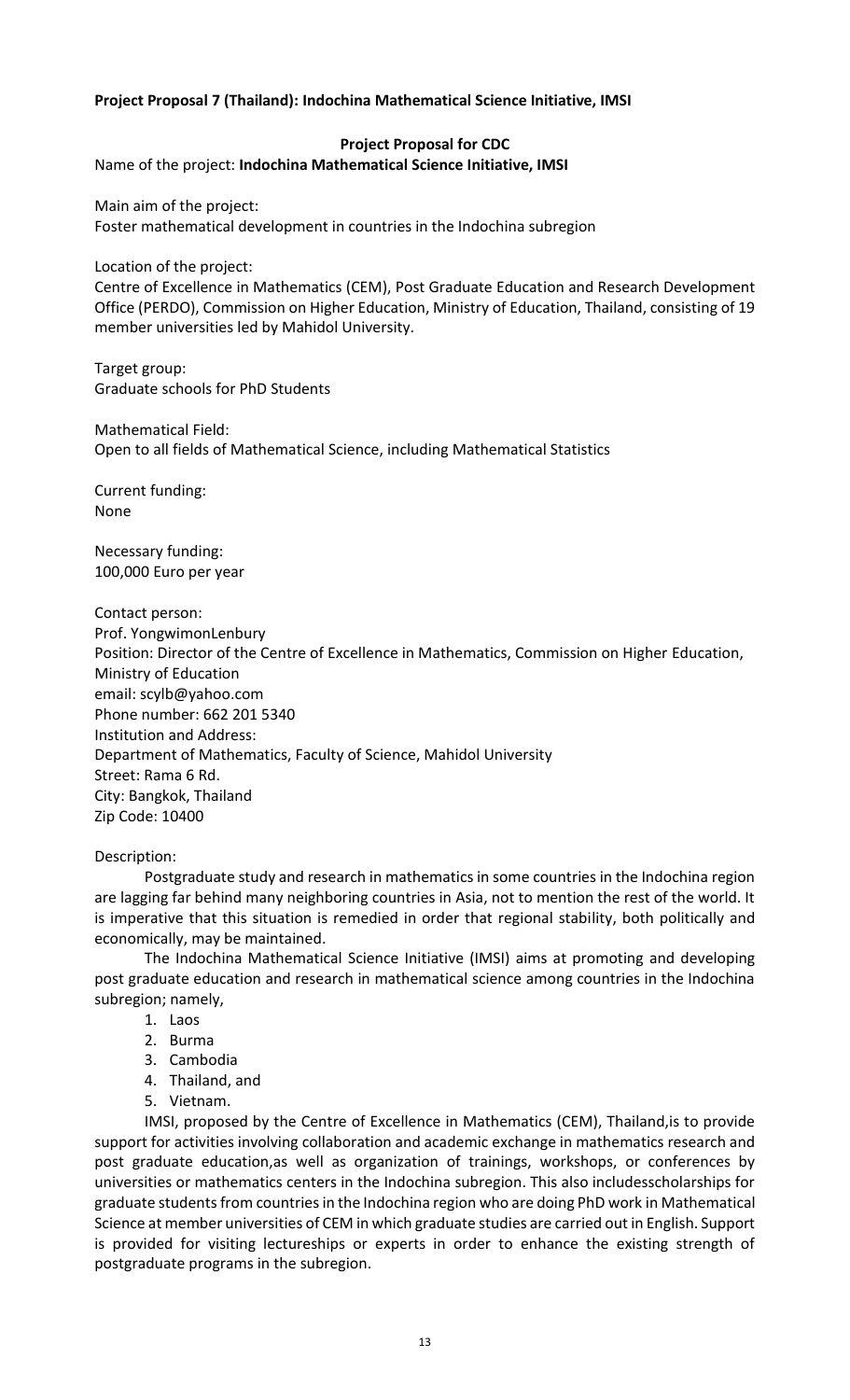# **Project Proposal 8 (Vietnam): An International PhD Program at Institute of Mathematics Hanoi**

#### **APPLICATION FOR**

#### **An International PhD Program at Institute of Mathematics Hanoi**

#### **1. Name of Project:**

International PhD Programat Institute of Mathematics Hanoi for students from South East Asian countries

#### **2. Information on Host Institution**

- Name: Institute of Mathematics Hanoi
- Address: 18 Hoang Quoc Viet Road, Hanoi, Vietnam
- Website: [www.math.ac.vn;](http://www.math.ac.vn/) E-mail: vientoan@math.ac.vn
- Phone: (+ 84) 4 37563474
- Fax: (+84) 4 37564303
- Director: Prof. Le Tuan Hoa (Phone: (+ 84) 4 37563474/ext. 204 or (+84) 4 37564428;Email: lthoa@math.ac.vn)

#### **3. Brief presentation of the Institute of Mathematics Hanoi**

The Institute of Mathematics of Vietnam Academy of Science and Technology (VAST) known under the name Institute of Mathematics Hanoi (IMH) - was founded in 1969 and started its activities in 1970. During over 40 years of its existence, despite of various challenges the IMH has always tried its best efforts to build its research capacity and continue to develop. As a result, the IMH is recognized as one of leading research institutes of Vietnam and contributes significantly to the development of the mathematics profession in Vietnam. It was once recognized by The World Academy of Science for the developing countries (TWAS) as an Excellent Center.

It is located inside VAST. It has two buildings with much equipment, a good library and free internet access for all members, students and guests.

At the present the IMH has 79 faculty members, among them 18 full professors and 11 associate professors. 53 faculty members have PhD. degree. The IMH has 10 research laboratories (called departments) and a Post-graduate Training Center.

The VAST is not a university. So, the IMH, as a member institute of VAST, has no bachelor program. However it does have master program (started in 1996) and PhD. Program (started in 1978). Until now the IMH has awarded nearly 150 PhD. degrees to Vietnamese mathematicians.

The IMH already had some experience with an international educational programs. Since 2007-2008, IMH also offers an International Master Program (IMP), where students study the first academic year at IM and the second year in oversea if the IMH can find enough financial support from partner institutions for them. During the years 2007 – 2011 this IMP was supported by the so-called Project 322 of the Ministry of Education and Training of Vietnam. That means, the Vietnam Government gave grants to students of this IMP for the first year at IMH as well as second year study abroad. Most of students of the IMP studied well abroad. Many of them could get grants to pursue further PhD theses. Some of them already received PhD degrees and returned to work in Vietnam. This support came to the end in 2011. Since then, the IMH has to find grants for students of the IMP from partner institutions from abroad (mainly from France). In the academic year 2008-2009 and 2010-2011, four students from Cambodia have successfully finished the first year of study of this IMP at IMH, and then continued the second year in France. All of them received financial support from CIMPA to pay their local expenses in Hanoi.

#### **4. Brief description of Project**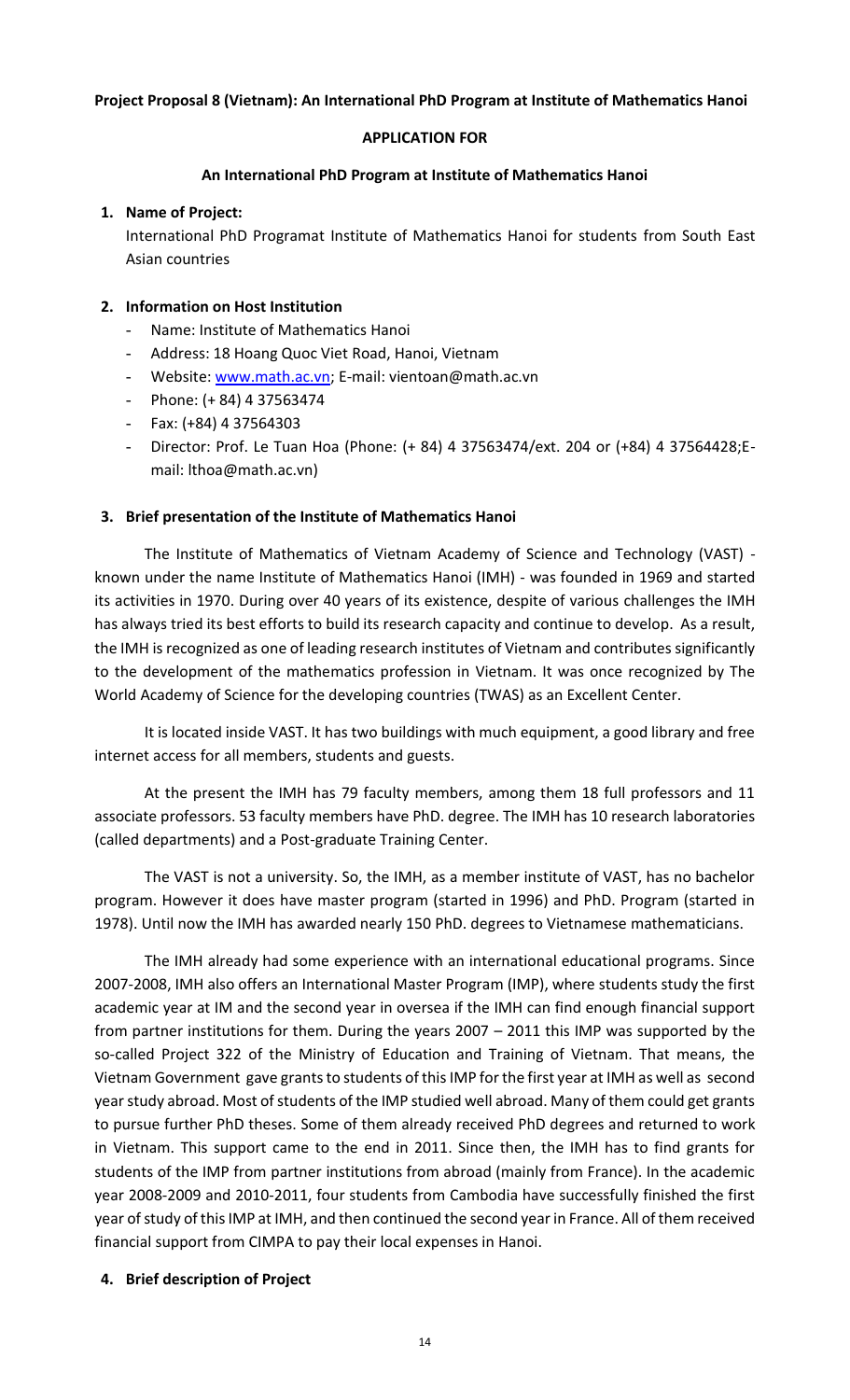**a) Goal**: To support some students from South East Asian countries (outside Vietnam) to come to IMH for doing PhD. theses.

# **b) Schemes:**

- Only the best faculty members of IMH will participate in this scheme as thesis advisors. The IMH provide students full study fee, office and working facilities.
- VAST will give support to cover the running cost of International PhD. program of IMH;
- IMU will give grants to foreign students to come to IMH for the study (travel + local expenses in Hanoi);
- Careful selection of subjects so that one can guarantee the quality of PhD. theses of the program.
- For the first 5 years: Each year one new PhD. student will be selected.

# **c) Benefits**:

- Low cost program (compared with giving grants to study in developed countries in Europe, America or Australia) while thesis level is guaranteed.

- To form research groups and research networks inside ASEAN: Thank to short distances, after the completion of PhD. study alumni fellows could easily keep contact with or even travel to his/her former advisor and research groups at IMH in order to continue to do research. This also helps to prevent brain-drain from ASEAN.

- To mobilize financial sources as well as scientific capacities from research institutions in the region and IMU in training PhD. students in Mathematics.

- A better international reputation for the IMH as the host institution.

| Year | of<br>Number<br>students     | From IMH | From VAST | From IMU | Total cost |
|------|------------------------------|----------|-----------|----------|------------|
|      |                              |          |           |          |            |
| 2015 | 1                            | 1 000    | 2 0 0 0   | 8 0 0 0  | 11 000     |
| 2016 | $\overline{2}$<br>(1)<br>new | 2 0 0 0  | 4 0 0 0   | 16 000   | 22 000     |
|      | $+$ 1<br>comer               |          |           |          |            |
|      | continued)                   |          |           |          |            |
| 2017 | 3<br>(1)<br>new              | 3 0 0 0  | 6 0 0 0   | 24 000   | 33 000     |
|      | $+2$<br>comer                |          |           |          |            |
|      | continued)                   |          |           |          |            |
| 2018 | 3<br>(1)<br>new              | 3 0 0 0  | 6 0 0 0   | 24 000   | 33 000     |
|      | $+2$<br>comer                |          |           |          |            |
|      | continued)                   |          |           |          |            |

# **d) Estimated cost (in USD)**

# **Notes**

- Travel to Vietnam from an ASEAN country: in average 300\$
- Minimal local expenses in Hanoi: 300\$ for rent and 300\$ for meal/month
- Each year, starting from 2018, one PhD. could be defended.

# **e) Subjects for the first phase**

- Algebra (Algebraic Geometry, Commutative Algebra)
- Optimization and Control Theory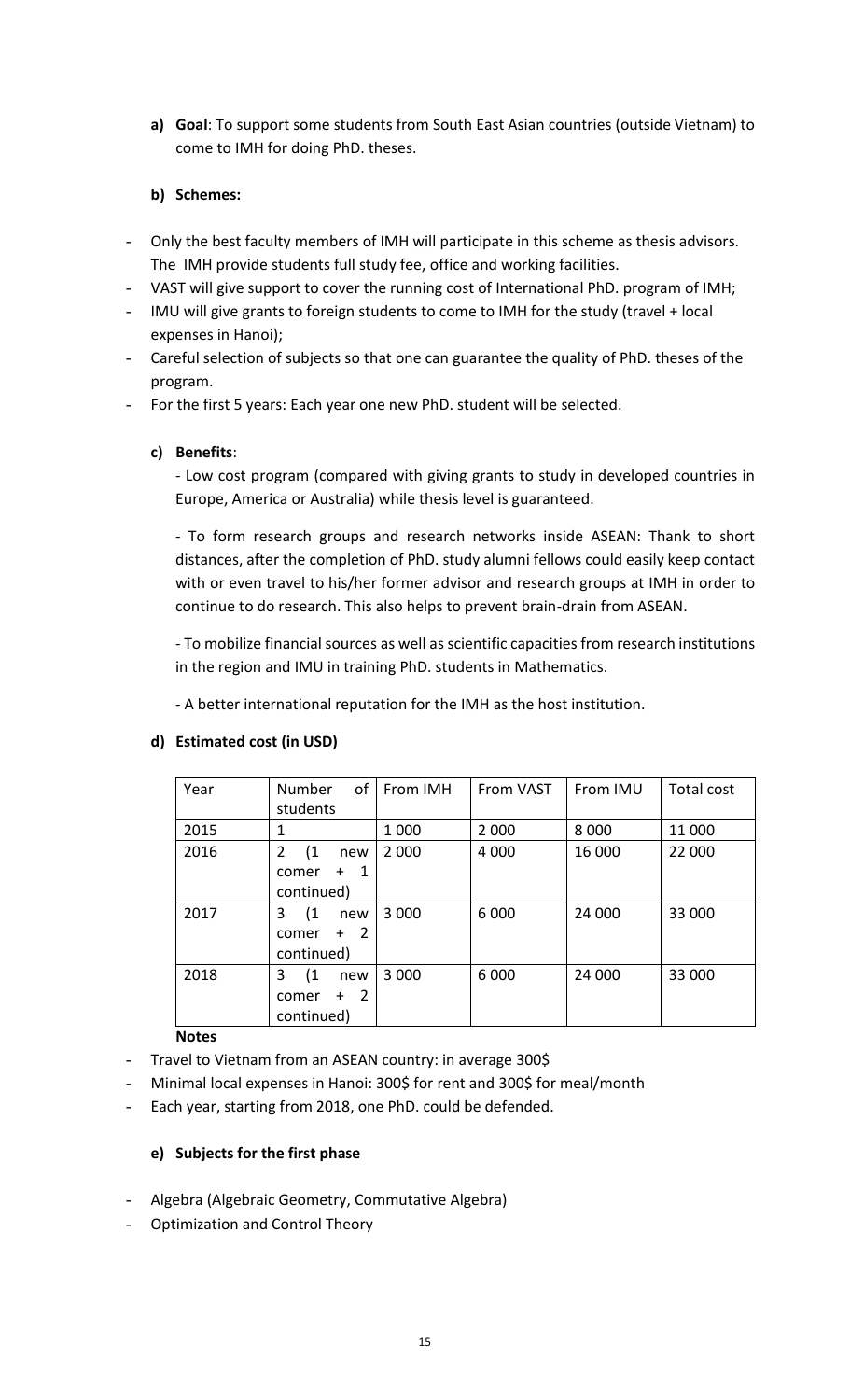5. **Appendix**: List of possible advisors and their research capacities

# *1. Professor Ngo Viet Trung*

- Research Area: Commutative Algebra, Algebraic Geometry and Combinatorics
- Number of publications listed in MathSciNet: 92
- 5 selected recent papers:
	- i. Terai, Naoki; Trung, Ngo Viet: Cohen-Macaulayness of large powers of Stanley-Reisner ideals. Adv. Math. 229 (2012), no. 2, 711–730.
	- ii. Minh, Nguyen Cong; Trung, Ngo Viet: Cohen-Macaulayness of monomial ideals and symbolic powers of Stanley-Reisner ideals. Adv. Math. 226 (2011), no. 2, 1285–1306.
	- iii. Herzog, Jürgen; Hibi, Takayuki; Trung, NgôViêt; Zheng, Xinxian: Standard graded vertex cover algebras, cycles and leaves. Trans. Amer. Math. Soc. 360 (2008), no. 12, 6231–6249.
	- iv. Ngo Viet Trung; Verma, Jugal: Mixed multiplicities of ideals versus mixed volumes of polytopes. Trans. Amer. Math. Soc. 359 (2007), no. 10, 4711–4727.
	- v. Herzog, Jürgen; Hibi, Takayuki; Trung, NgôViêt: Symbolic powers of monomial ideals and vertex cover algebras. Adv. Math. 210 (2007), no. 1, 304–322.

# *2. Professor Nguyen TuCuong*

- Research Area: Commutative Algebra and Algebraic Geometry
- Number of publications listed in MathSciNet: 50
- 5 selected recent papers:
- i. Cuong, Nguyen Tu; Goto, Shiro; Truong, Hoang Le: The equality I2=qI in sequentially Cohen-Macaulay rings. J. Algebra 379 (2013), 50–79.
- ii. Cuong, Nguyen Tu; Quy, Pham Hung: A splitting theorem for local cohomology and its applications. J. Algebra 331 (2011), 512–522.
- iii. Cuong, Nguyen Tu; Nhan, Le Thanh; Nga, Nguyen ThiKieu: On pseudo supports and non-Cohen-Macaulay locus of finitely generated modules. J. Algebra 323 (2010), no. 10, 3029–3038.
- iv. Cuong, Nguyen Tu; Nam, Tran Tuan: A local homology theory for linearly compact modules. J. Algebra 319 (2008), no. 11, 4712–4737.
- v. TuCuong, Nguyen; Van Hoang, Nguyen: On the vanishing and the finiteness of supports of generalized local cohomology modules. Manuscripta Math. 126 (2008), no. 1, 59–72.

# *3.Professor Le Tuan Hoa*

- Research Area: Commutative Algebra, Algebraic Geometry and Combinatorics
- Number of publications listed in MathSciNet: 54
- 5 selected recent papers:
- i. Hoa, LêTuân; Morales, Marcel: Non-linear behaviour of Castelnuovo-Mumford regularity. J. Algebra 356 (2012), 207–215.
- ii. Chardin, Marc; Dao Thanh Ha; LêTuânHoa: Castelnuovo-Mumford regularity of Ext modules and homological degree. Trans. Amer. Math. Soc. 363 (2011), no. 7, 3439–3456.
- iii. LêTuânHoa; Trân Nam Trung: Partial Castelnuovo-Mumford regularities of sums and intersections of powers of monomial ideals. Math. Proc. Cambridge Philos. Soc. 149 (2010), no. 2, 229–246.
- iv. Hellus, Michael; Hoa, LêTuân; Stückrad, Jürgen: Gröbner bases of simplicialtoric ideals. Nagoya Math. J. 196 (2009), 67–85.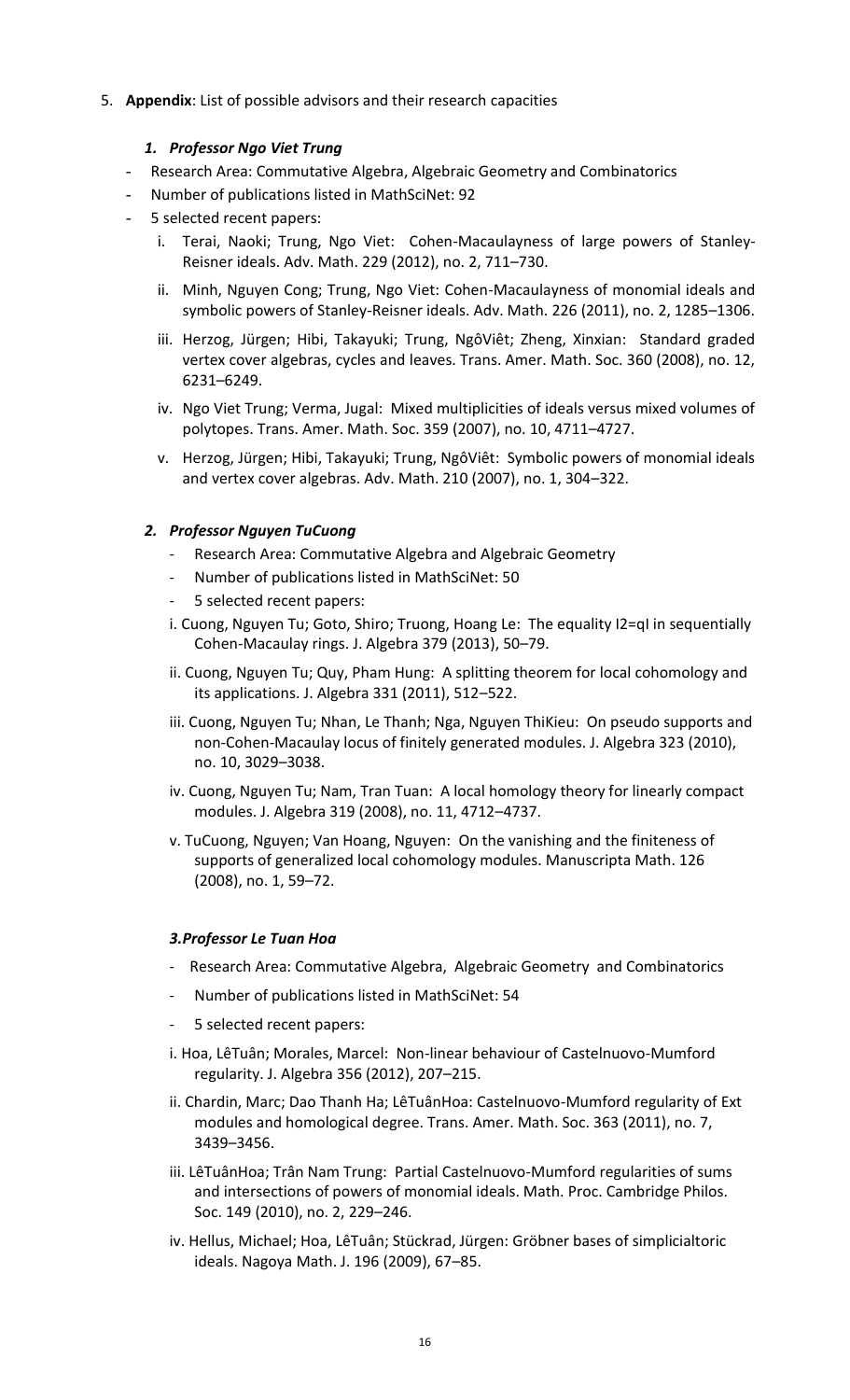v. LêTuânHoa: Finiteness of Hilbert functions and bounds for Castelnuovo-Mumford regularity of initial ideals. Trans. Amer. Math. Soc. 360 (2008), no. 9, 4519–4540.

## 4. *Professor Phung Ho Hai*

- Research Area: Representation Theory and Algebraic Geometry
- Number of publications listed in MathSciNet: 27
- 5 selected recent papers:
- i. Esnault, Hélène; Hai, PhùngHô: The fundamental groupoid scheme and applications. Ann. Inst. Fourier (Grenoble) 58 (2008), no. 7, 2381–2412.
- ii. PhùngHô Hai: Tannaka-Krein duality for Hopfalgebroids. Israel J. Math. 167 (2008), 193–225.
- iii. Esnault, Hélène; Hai, PhùngHô: Packets in Grothendieck's section conjecture. Adv. Math. 218 (2008), no. 2, 395–416.
- iv. Esnault, Hélène; Hai, PhùngHô; Sun, XiaotaoOnNori's fundamental group scheme. Geometry and dynamics of groups and spaces, 377–398, Progr.Math., 265, Birkhäuser, Basel, 2008.
- v. Hai, PhùngHô; Lorenz, Martin: Koszul algebras and the quantum MacMahon master theorem. Bull. Lond.Math. Soc. 39 (2007), no. 4, 667–676.

#### *5. Professor Nguyen QuocThang*

- Research Area: Number Theory and Algebraic Geometry
- Number of publications listed in MathSciNet: 53
- 5 selected recent papers:
- i. Thǎńg, NguyêñQuôć: On Galois cohomology of semisimple groups over local and global fields of positive characteristic, III. Math. Z. 275 (2013), no. 3-4, 1287–1315.
- ii. Bac, Dao Phuong; Thang, Nguyen Quoc: On the topology of relative and geometric orbits for actions of algebraic groups over complete fields. J. Algebra 390 (2013), 181–198.
- iii. Bac, Dao Phuong; Thang, Nguyen Quoc: On a relative version of a theorem of Bogomolov over perfect fields and its applications. J. Algebra 324 (2010), no. 6, 1259–1278.
- iv. Thǎńg, NguyêñQuôć; Tân, NguyêñDuy: On the Galois and flat cohomology of unipotent algebraic groups over local and global function fields. I. J. Algebra 319 (2008), no. 10, 4288–4324.
- v. Thǎńg, Nguyêñ Quôć On Galois cohomology of semisimple groups over local and global fields of positive characteristic. Math. Z. 259 (2008), no. 2, 457–467.

#### 6. *Professor Hoang Xuan Phu*

- Research Area: Optimization and Numerical Analysis
- Number of publications listed in MathSciNet: 67
- 5 selected recent papers:
- i. Phu, H. X.; Bock, H. G.: A common regularization for three reservoir optimal control problems. J. Optim. Theory Appl. 157 (2013), no. 1, 199–228.
- ii. Phu, H. X.; Pho, V. M.: Some properties of boundedly perturbed strictly convex quadratic functions. Optimization 61 (2012), no. 1, 67–88.
- iii. Hoang Xuan Phu: Minimizing convex functions with bounded perturbations. SIAM J. Optim.20 (2010), no. 5, 2709–2729.
- iv. Phu, Hoang Xuan: Outer Γ-convexity in vector spaces. Numer.Funct.Anal.Optim. 29 (2008), no. 7-8, 835–854.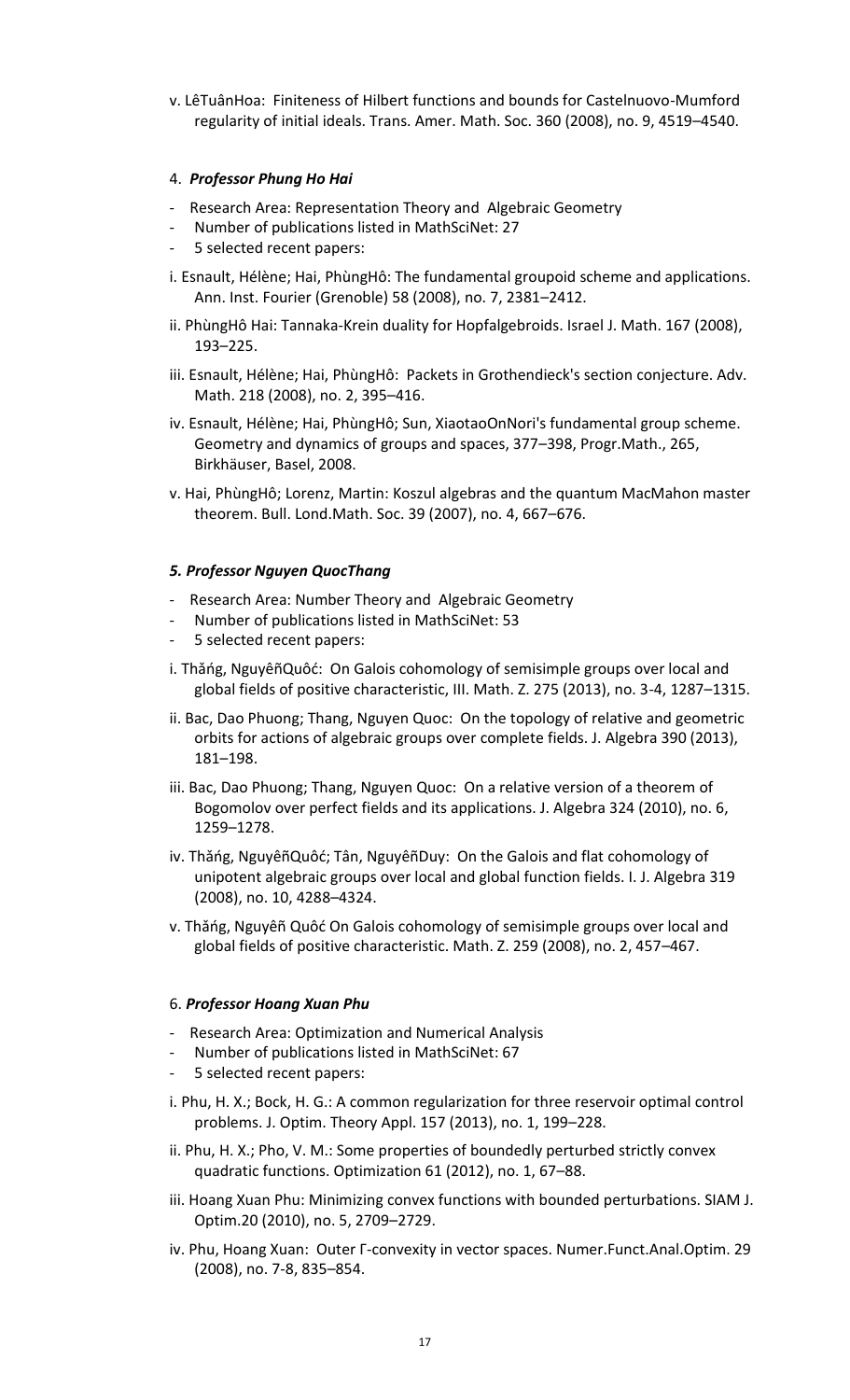v. Phu, Hoang Xuan: Supremizers of inner γ-convex functions. Math.Methods Oper. Res. 67 (2008), no. 2, 207–222.

# 7. *Professor Nguyen Dong Yen*

- Research Area: Optimization and Numerical Analysis
- Number of publications listed in MathSciNet: 88
- 5 selected recent papers:
- i. Lee, G. M.; Tam, N. N.; Yen, N. D.: Stability of linear-quadratic minimization over Euclidean balls. SIAM J. Optim. 22 (2012), no. 3, 936–952.
- ii. Le Thi, Hoai An; Pham Dinh, Tao; Yen, Nguyen Dong: Properties of two DC algorithms in quadratic programming. J. Global Optim. 49 (2011), no. 3, 481–495.
- iii. Mordukhovich, B. S.; Nam, N. M.; Yen, N. D.: Subgradients of marginal functions in parametric mathematical programming. Math.Program. 116 (2009), no. 1-2, Ser. B, 369–396.
- iv. Yen, N. D.; Yao, J.-C.; Kien, B. T. Covering properties at positive-order rates of multifunctions and some related topics. J. Math. Anal. Appl. 338 (2008), no. 1, 467–478.
- v. Lee, GueMyung; Nguyen Nang Tam; Nguyen Dong Yen: Quadratic programming and affine variational inequalities. A qualitative study.Nonconvex Optimization and its Applications, 78. Springer-Verlag, New York, 2005. xiv+345 pp. ISBN: 0-387-24277- 5.

#### *8*. *Professor Le Dung Muu*

- Research Area: Optimization
- Number of publications listed in MathSciNet: 64
- 5 selected recent papers:
- i. Anh, P. N.; Kim, J. K.; Muu, L. D.: An extragradient algorithm for solving bilevelpseudomonotonevariational inequalities. J. Global Optim. 52 (2012), no. 3, 627–639.
- ii. Quoc, Tran Dinh; Muu, Le Dung: Iterative methods for solving monotone equilibrium problems via dual gap functions. Comput.Optim. Appl. 51 (2012), no. 2, 709–728.
- iii. Hoai An, Le Thi; Tao, Pham Dinh; Nam, Nguyen Canh; Muu, Le Dung: Methods for optimizing over the efficient and weakly efficient sets of an affine fractional vector optimization program. Optimization 59 (2010), no. 1, 77–93.
- iv. Muu, L. D.; Quoc, T. D. Regularization algorithms for solving monotone Ky Fan inequalities with application to a Nash-Cournot equilibrium model. J. Optim. Theory Appl. 142 (2009), no. 1, 185–204.
- v. Muu, Le D.; Nguyen, V. H.; Quy, N. V. On Nash-Cournot oligopolistic market equilibrium models with concave cost functions. J. Global Optim. 41 (2008), no. 3, 351–364.

#### *9. AssociateProfessor Truong Xuan Duc Ha (female)*

- Research Area: Optimization
- Number of publications listed in MathSciNet: 28
- 5 selected recent papers:
- i. Eichfelder, Gabriele; Ha, Truong Xuan Duc: Optimality conditions for vector optimization problems with variable ordering structures. Optimization 62 (2013), no. 5, 597–627.
- ii. Jahn, Johannes; Ha, Truong Xuan Duc: New order relations in set optimization. J. Optim. Theory Appl. 148 (2011), no. 2, 209–236.